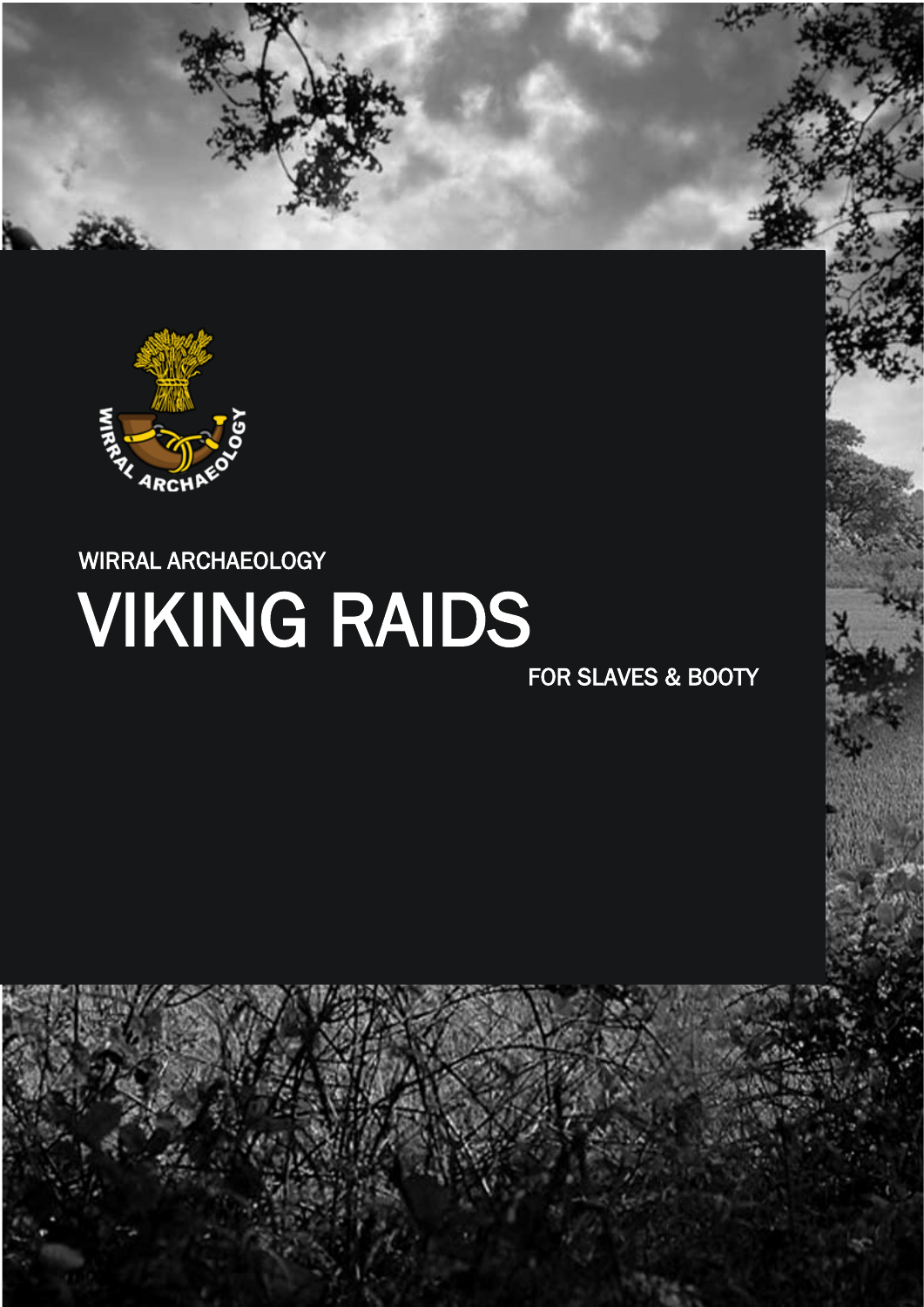# Versioning

**Version Date Comments**<br>
Draft 27 July 2020 **Comments** 1.0<br>
1.0<br>
29 Nov 2020<br>
29 Nov 2020

Draft 27 July 2020 Original Draft 28 July 2020 Original Draft 28 July 2020 Reformatted **Initial Publication**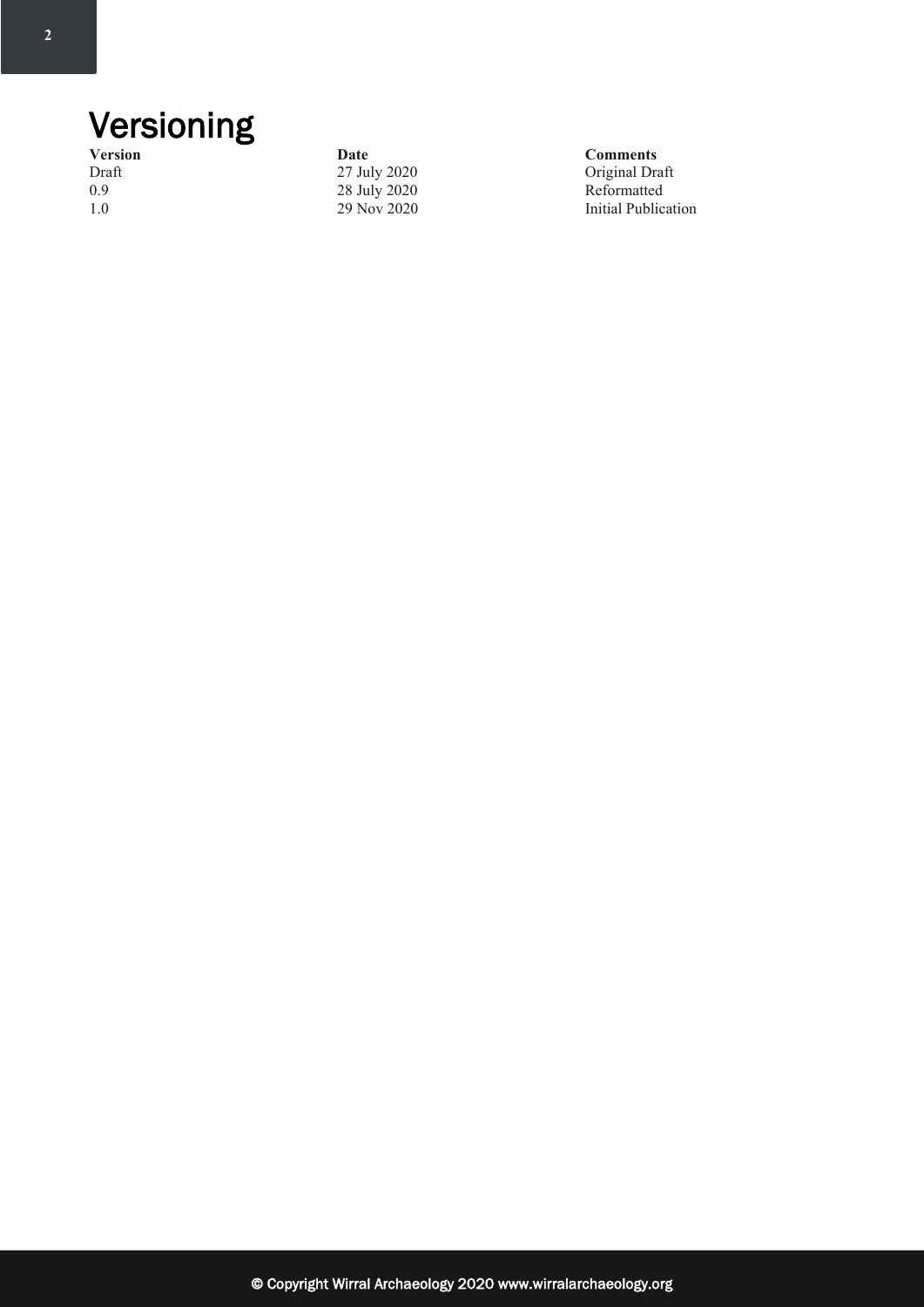### **Contents**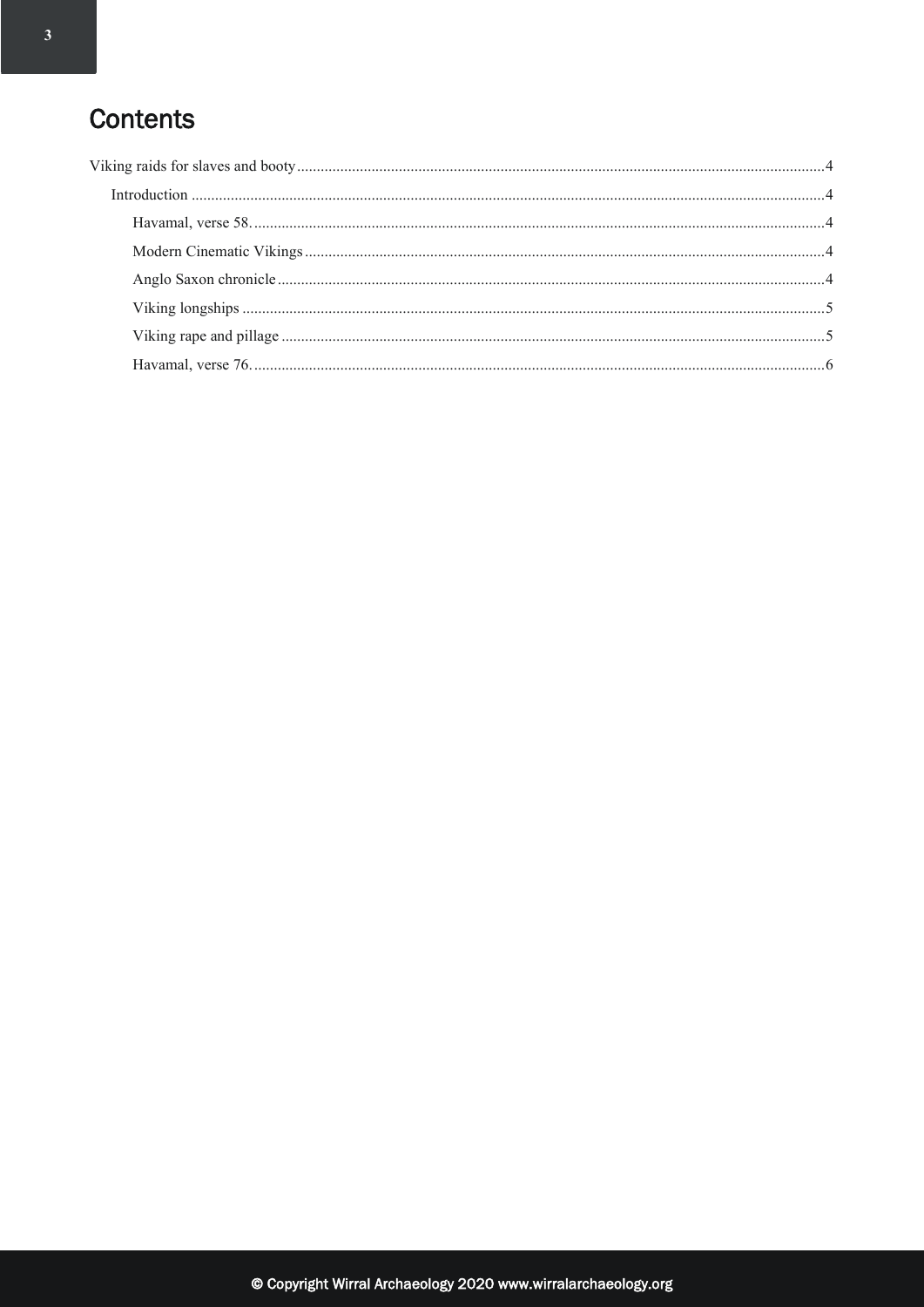## <span id="page-3-0"></span>Viking raids for slaves and booty

### <span id="page-3-1"></span>Introduction

**The words of of wisdom below are attributed to Odin (havi -the advice of the high one) and are from a collection of old Norse poems contained within the Codex Regius.**

#### <span id="page-3-2"></span>Havamal, verse 58.

*Up at dawn and out must he who rob life and wealth. A sleeping wolf seldom gets a thigh or a sleeping man, victory.*

The advice obviously pertains to going raiding and is similar to today's saying that the early bird catches the worm.

#### <span id="page-3-3"></span>Modern Cinematic Vikings

The modern cinematic and TV shows showing Viking raiders arriving on the shores of some unfortunate country with hundreds of ships and thousands of men was not a reality. When the above scenario did occur, it was an invasion and an attempt to seize land, but the initial Viking incursions were all about obtaining booty and slaves and increasing the raider's own personal wealth and status.

#### <span id="page-3-4"></span>Anglo Saxon chronicle

The Anglo Saxon chronicle stated that a unit of 36 men or more was a 'Here' (army) which to modern people, is an insignificant number, but in the early medieval period, when people lived in isolated and tiny villages or hamlets, the arrival of even a dozen or so warriors, equipped for battle, would have been a terrifying experience for a small population of a couple of hundred individuals, of whom very few would have either fighting experience or weapons.

They would be easily overwhelmed by a small raiding party and forced to submit The Viking reputation for violence and creating terror is well founded but it also had a purpose which worked to the raiders advantage.

A show of force and the brutal slaughtering of any individual or individuals who resisted would have the desired effect of quickly subduing the rest of the population and would have forced them to hand over their valuables. The raiding party would then often seize able bodied men and women for slaves and influential and important people, such as priests, for ransoming.

The Vikings would then usually burn the buildings they looted as they believed that any spirits who resided in the premises could not follow and haunt them.

Whilst atrocities did sometimes occur, like they do in all wars or violent actions, more often than not, the raiders would withdraw with their booty and captives, leaving the survivors unmolested. Often this was because the Vikings believed in not 'slaying the goose that laid the golden egg' and would raid the village, monastery or farm again in the future, once recovery had been made and enough wealth had been accumulated to make such a raid worthwhile.

The taking of slaves was a profitable enterprise, so slaughtering whole populations would have been akin to committing self-inflicted economic damage.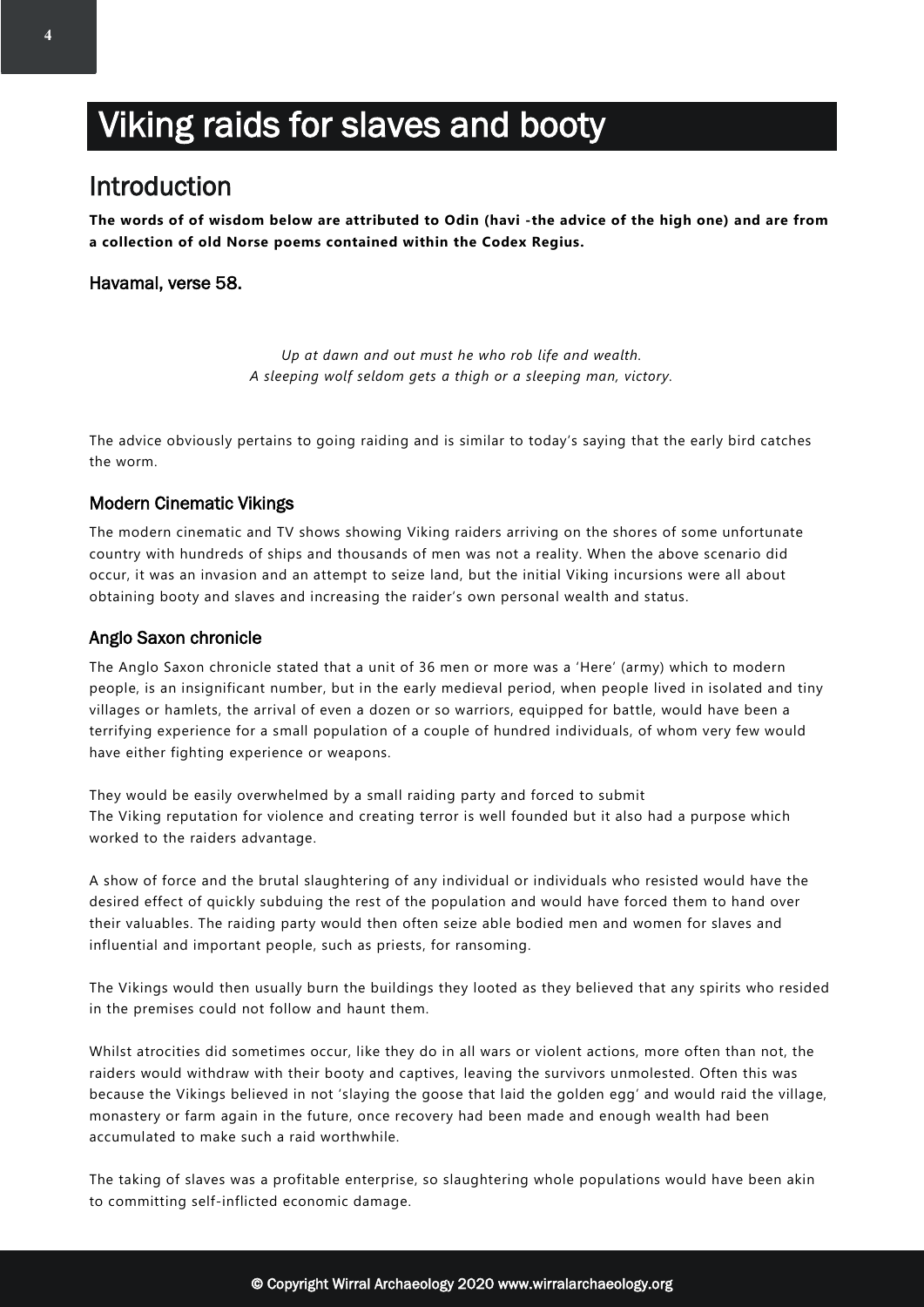Viking Dublin would become one of the major Viking slave markets and this demanded huge numbers of human captives in order that personal wealth and the local economy increased and thrived accordingly. Genocide was not profitable!

#### <span id="page-4-0"></span>Viking longships

Most Viking longships we're capable of carrying crews of between 30 and 40 men, so it is likely that a raiding party would only consist of a single ship or possibly two or three more. Most of the raiders were very young men, desperate for adventure, wealth and to increase their reputations and standing. Small parties had the advantage of being able to move quickly and to avoid detection.

Viking ships would loiter off the targeted coastline beyond the vision of anyone who could have spotted them, then at dawn they would have lowered the mast and rowed to the shoreline or entered a river, moving towards their intended target. If they were spotted, it was likely too late for the intended victims to raise the alarm, as to get help from other villages or to raise the local militia, would take considerable time, and the raiders would have completed their business and have effected their escape.

The raiders would also have previously gathered intelligence on their target, information obtained from people such as traders and prisoners.

Records of raids on holy places seem to indicate that different groups of Vikings raided the same churches and monasteries regularly, which suggests that different raiding parties did not know about each other's intentions or that they were even rivals. The fact that these targets were still operating after recent raids, also gives credence that wholesale slaughter was not usually practised but that places were given an opportunity to recover from previous raids and to accumulate enough wealth to make the risk of raiding worthwhile.

#### <span id="page-4-1"></span>Viking rape and pillage

Another popular misconception about the Vikings is that they were also serial rapists and that this was the guaranteed fate of any woman who was captured, yet whist the records within the Christian countries report murder, enslavement, extortion and robbery, no mention of rape is made. There is a record written by one Adam of Bremen in the 11th century which declares that in Scandinavia, during the Viking period, that the rape or sexual abuse of a virgin was a capital offence and that it was a heinous crime against a Norse warriors code of honour.

Another record pertaining to Viking raids in France, both in 830 and 831, records two incidents of reported large scale raping, both committed by Christians. In one case, this was a mass rape of nuns.

It may be argued that for all their love of violence, that the Vikings considered rape taboo. My personal opinion was that it would have happened as it does in every war, especially because many of the Vikings were young, often drunk and that nobody really cared about the victims, but there again, the warriors of the Christian armies raped women through history as did Roman and other ancient armies. They were all as likely bad as each other.

Another known feature of Viking raids is that on the few recorded occasions when they were intercepted by the local militia (Fyrd), they fled and did not give battle. This demonstrates that raiding was an economic enterprise and that the raiding parties were not prepared to sacrifice their lives in a fight. Why would they? They were not seeking to conquer or occupy any place. They wanted monetary gain. Easier to run away and go and raid some other place.

The Vikings were violent in battle and they certainly used it as a tool to create terror but usually it was a means to an end, utilised to extract booty and take slaves, but the Anglo Saxons had a reputation for